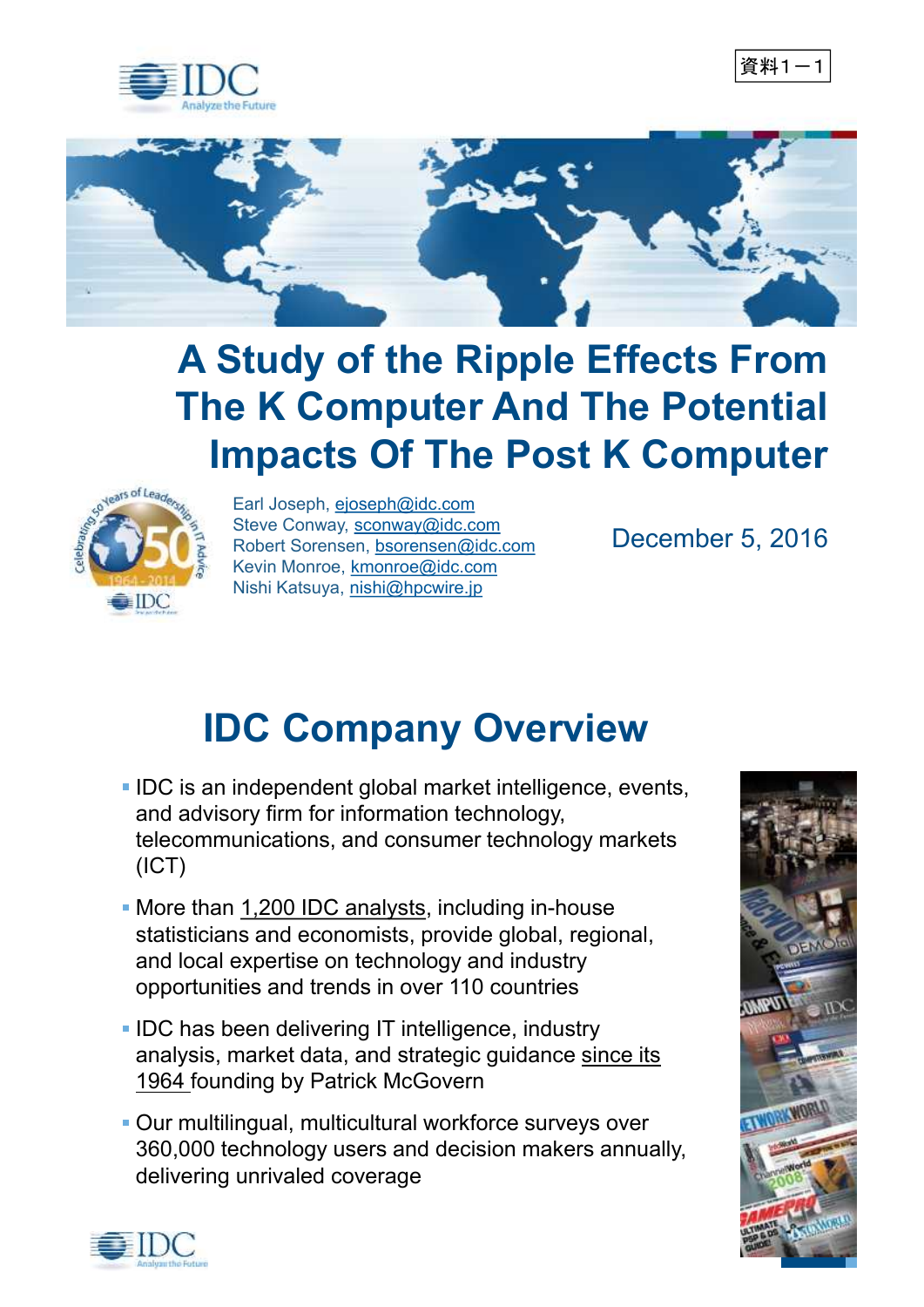#### **IDC Has Over 1,200 Analysts In 62 Countries**



### **About IDC: IDC HPC Activities**

- **Track all HPC servers sold each quarter**
- **4 HPC User Forum meetings each year**
- **Publish 85+ research reports each year**
- **Visit major supercomputer sites & write reports**
- **Assist buyers/users in planning and procurements**
- **Maintain 5 year forecasts in many areas/topics**
- **Assist governments in HPC plans, strategies and direction**
- **Developing a worldwide ROI measurement system**

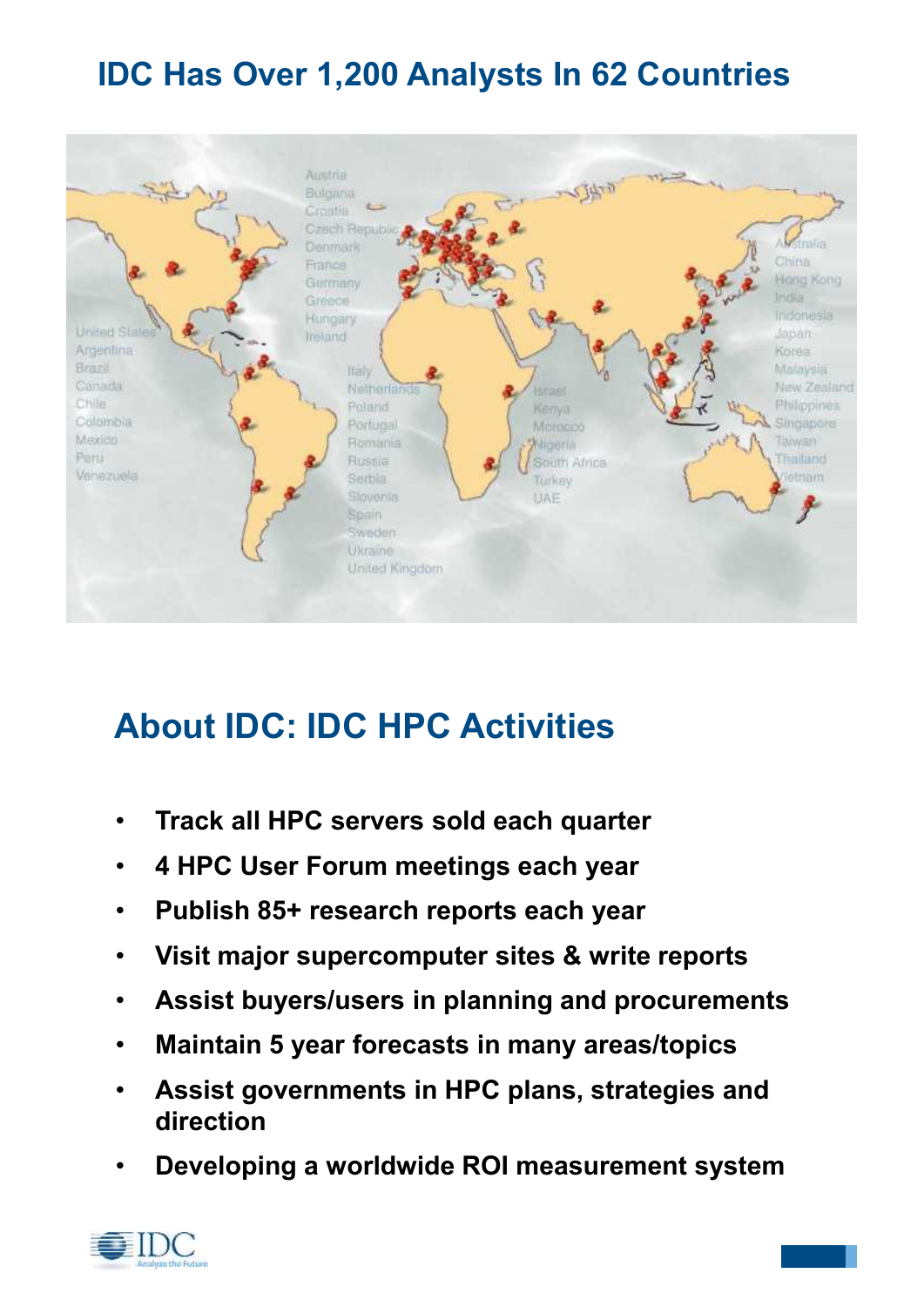### Recent IDC Government HPC Studies (Examples)



#### U.S. Government

- **NSF:** Best practices in governmentindustry partnerships (worldwide)
- **Blue Waters: Scientific Results from** the Blue Waters Supercomputer System
- **USG:** Best cyber security practices in US private sector (2 studies)
- **DOE:** ROI related to HPC investments (worldwide)
- **DOE:** Labs' ideas for improving US economic competitiveness
- **DOE:** HPC workforce development
- **NASA: Recommendations for** expanding HPC capacity
- **DOE:** Evaluation of the ASC/ASCI program, recommendations



#### Other Governments

- **EU:** Evaluation of HPC progress, recommendations
- **EU:** Highly parallel software status, recommendations
- **EU:** Recommendations for first Europe-wide HPC strategy
- **Germany: National HPC center** user satisfaction
- **Netherlands**: National HPC center user satisfaction
- **South Korea: National HPC status** and recommendations
- **Saudi Arabia:** Using HPC to diversify the economy, recommendations

© IDC Visit us at IDC.com and follow us on Twitter: @IDC

5

### The Purpose of This Study: Ripple Effects of K and Post-K

The purpose of this study was to gain insights and gather quantitative data related to the ripple effect of RIKEN's existing K supercomputer and the potential benefit of a RIKEN development for a new flagship Post-K computer with a planned operational date of around fiscal 2020.

- Currently, the Post-K computer effort is supported as a development and maintenance project with a total project cost of investment 130 billion yen (of which the national fund is worth about 110 billion yen) in 2014 by the Ministry of Education, Culture, Sports, Science and Technology (MEXT).
- For the purpose of this study, RIKEN and IDC jointly defined  $\overline{\phantom{a}}$ the so-called ripple effect as the widespread impact of the availability of K and Post-K computers on Japan's overall scientific, industrial and economic sectors.

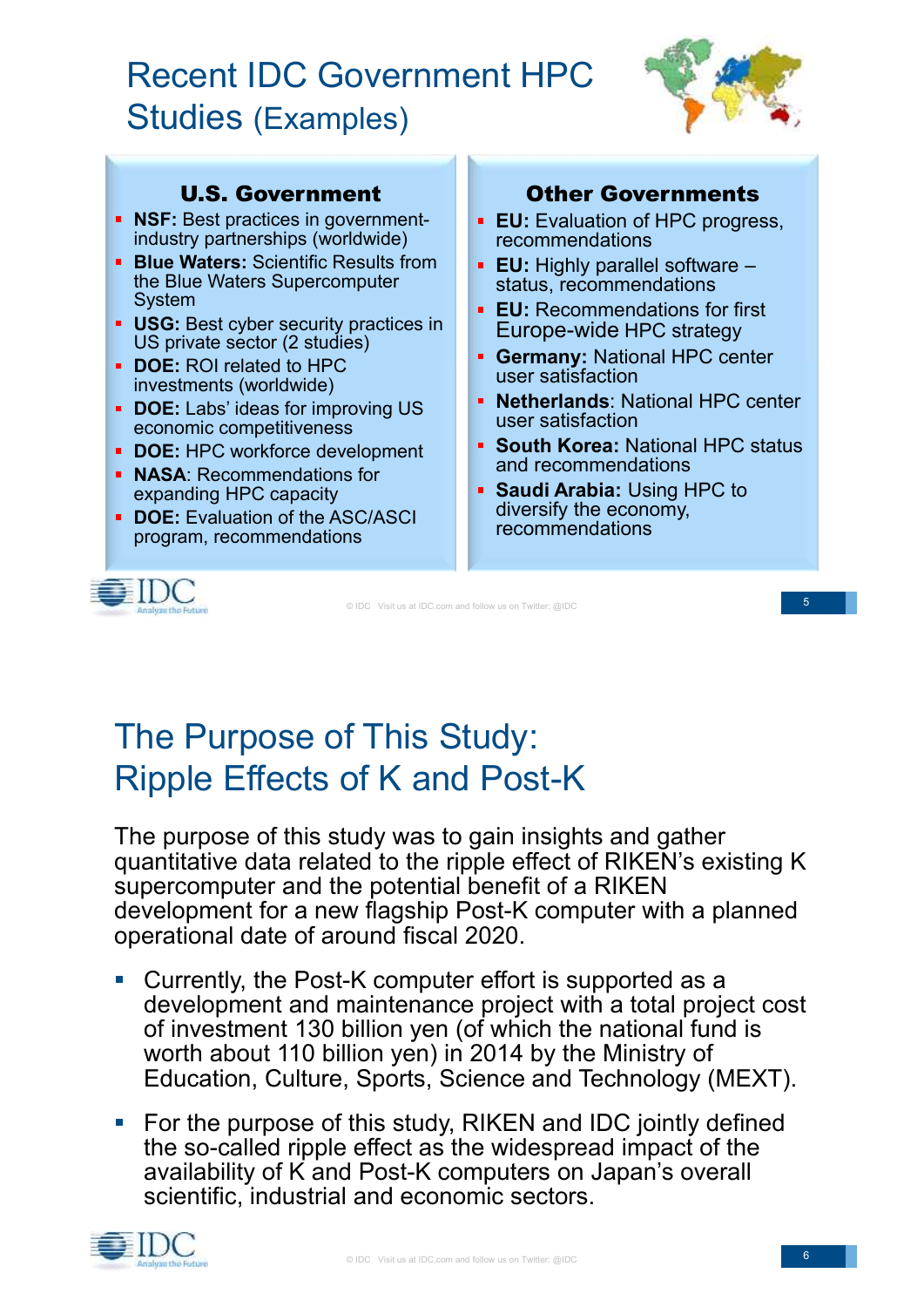# **Methodology**

IDC used the methodology first developed in the 2013 HPC ROI (return-on-investment) study for the U.S. Department of Energy.

- Gain insights into the overall financial impact of leadership supercomputers using two specific quantitative metrics:
	- The financial return on investment (ROI) on a scientific or technological advancement achieved through the use of K and Post-K computers.
	- An innovation return on research (ROR) metric that measured the innovative quality of a research effort supported by K and Post-K computers.



© IDC Visit us at IDC.com and follow us on Twitter: @IDC

# Questions Used In The Study

As a first step, IDC worked with RIKEN to develop a broad set of questions that would address the issue from multiple interrelated perspectives:

For example:

- What is your research area?
- What are (or is expected to be) THE TOTAL REVENUES/SALES from this study
- What are (or will be) the COST SAVINGS from this study
- How would you rate the IMPORTANCE this innovation
- How would you rate the IMPACT of this innovation to multiple organizations

Additional Key Topics Researched:

- How the Post-K computer Could Help Their Research
- The importance to Japan of having a world class Post-K computer

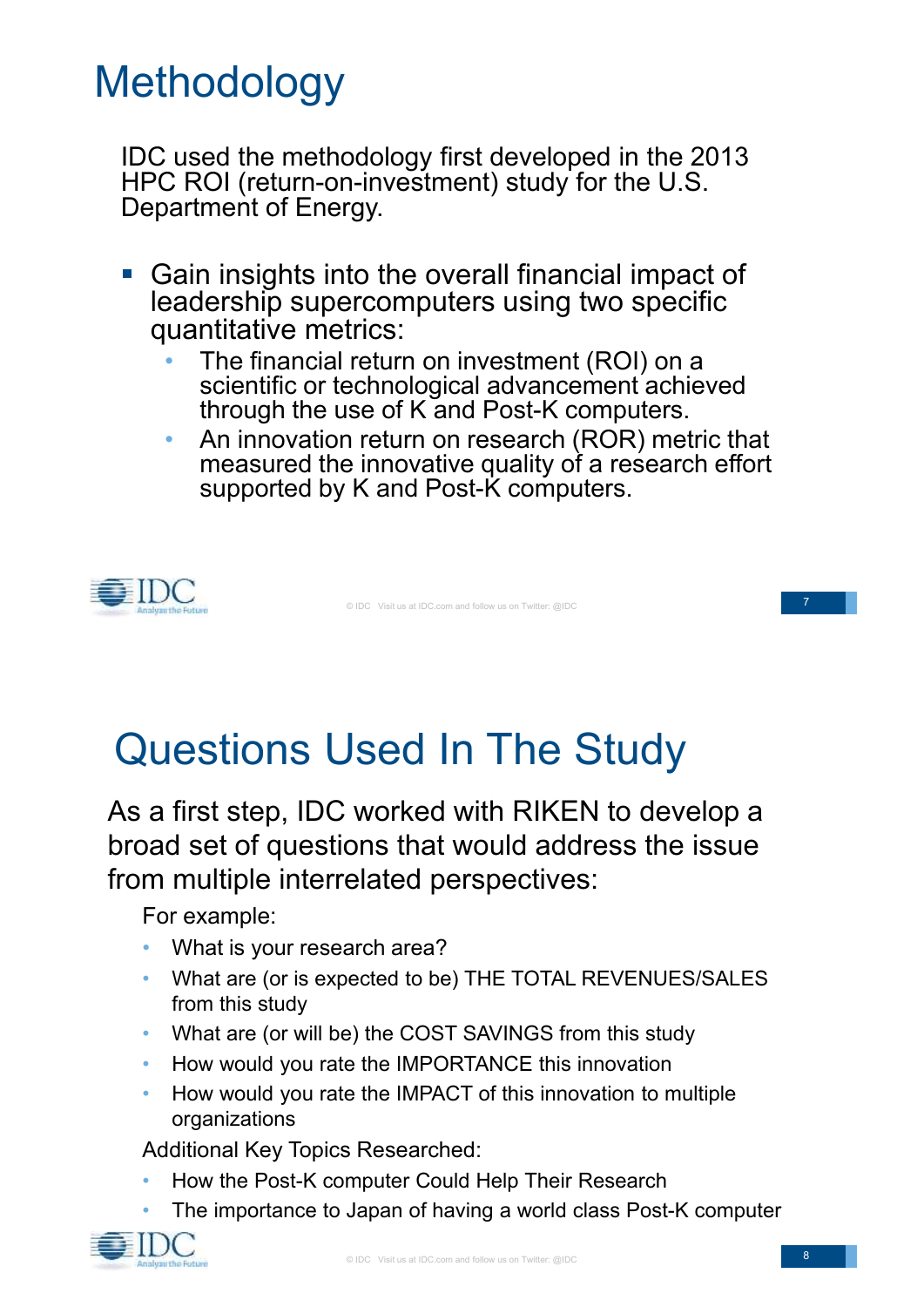### The Researchers Surveyed

IDC conducted a set of surveys of researchers and people using the K computer and planning to use the Post-K computer.

The people surveyed included:

- HPC researchers using the K computer:
	- For "Strategic Programs for Innovative Research (SPIRE) ", we surveyed all of the cases that each representative organization suggested.
	- For other programs, we surveyed all of the cases that we could find that had issued press releases.
- HPC researchers that may use the Post-K computer:
	- For "the priority issues", we surveyed all of the cases that each representative organization suggested.
- Industrial users of the K computer:
	- We surveyed all of the cases that had issued a press releases and/or major results.



© IDC Visit us at IDC.com and follow us on Twitter: @IDC

9

## Study Overview: Project Background

- IDC conducted a series of in-person, in-depth interviews  $\mathbb{R}^n$ with specified groups on the ripple effects of the K computer, and the Post-K computer.
	- We have interviewed a total of  $21$  different organizations and  $48$ different researchers.
	- The survey included a total of 117 innovation project s and 29 financial ROI cases, for a total of 146 cases (a few projects had both innovation and an ROI data).
	- Covering all nine major areas
	- The sample was focused on the top successful projects

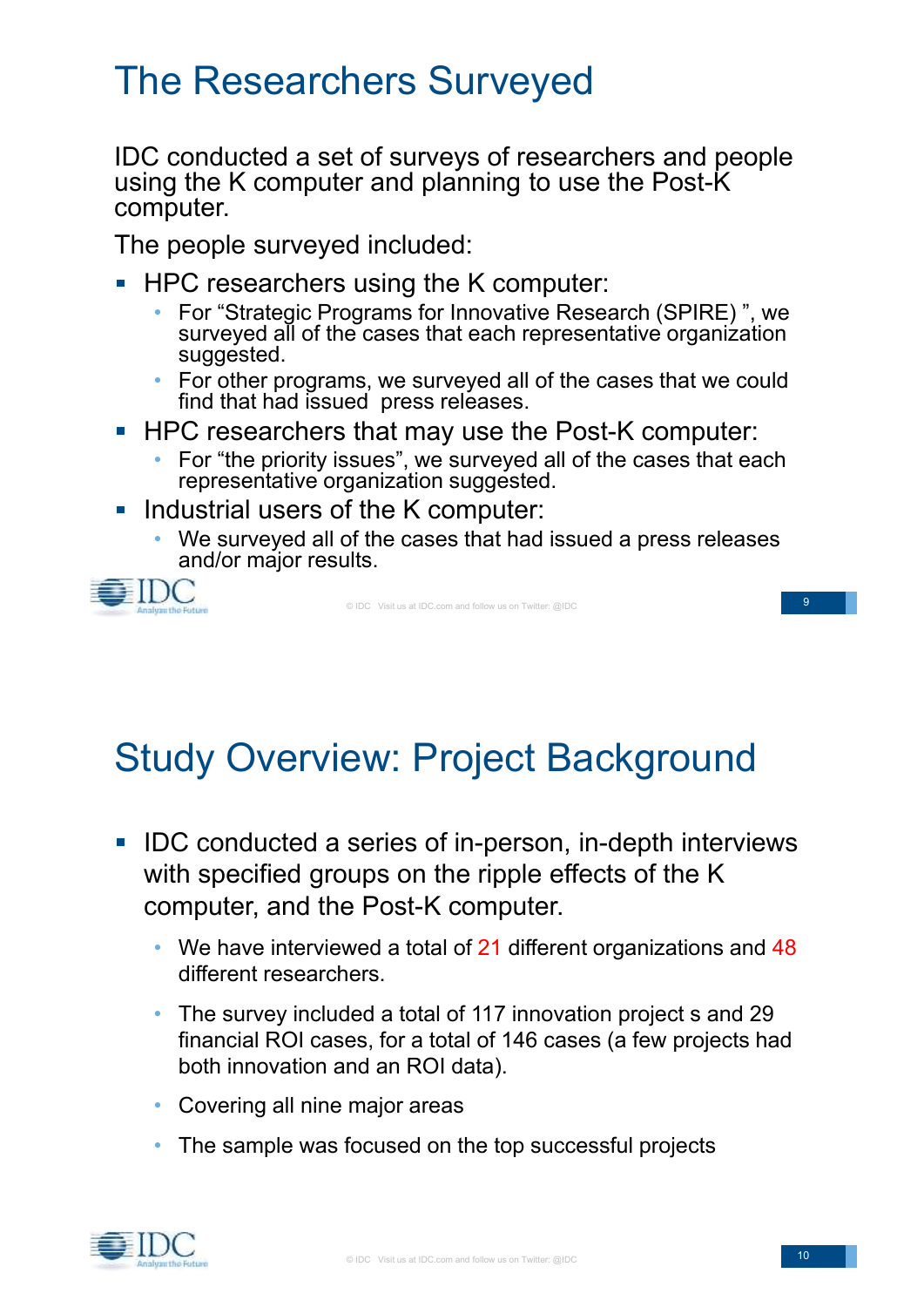## Study Background: Review Experts

In order to triple ensure that the data is correct, believable and defensible, we are using a two tier process:

- 1. Submissions forms are reviewed and accepted or rejected
	- 1. First, IDC experts review each submission to see if the information is correct
		- If not, IDC experts work with the submitter to collect better data
	- 2. Then the HPC User Forum Steering Committee (listed at: www. hpcuserforum.com) reviews each submission for accuracy and for importance
	- 3. When required, vertical experts then review the submissions
	- $4. \rightarrow$  If successful the submission goes into consideration for both an innovation award and for inclusion in the economic database
- 2. Then two expert groups review them prior to being entered into the main database
	- 1. For economic soundness
	- 2. For technical soundness



### About The International Review Committee

#### **Extended Review Committee by Sector:**

- Education--University/Academic 216
- Energy--and geosciences 39  $\overline{\phantom{a}}$
- Entertainment--Digital Content Creation & Distribution 5  $\overline{\phantom{a}}$
- Finance/Insurance--Economics/Financial 26  $\overline{\phantom{a}}$
- Government--Defense, Labs, Research Centers, etc. 123  $\overline{\phantom{a}}$
- Health, Bio-Sciences, life sciences 63
- Manufacturing--Discrete & Process CAE, EDA/IT/ISV 105  $\overline{\phantom{a}}$
- Other 109
- Transportation 8  $\mathcal{L}_{\mathcal{A}}$
- Weather--Climate and Earth Sciences 27
- Around 721 at this time

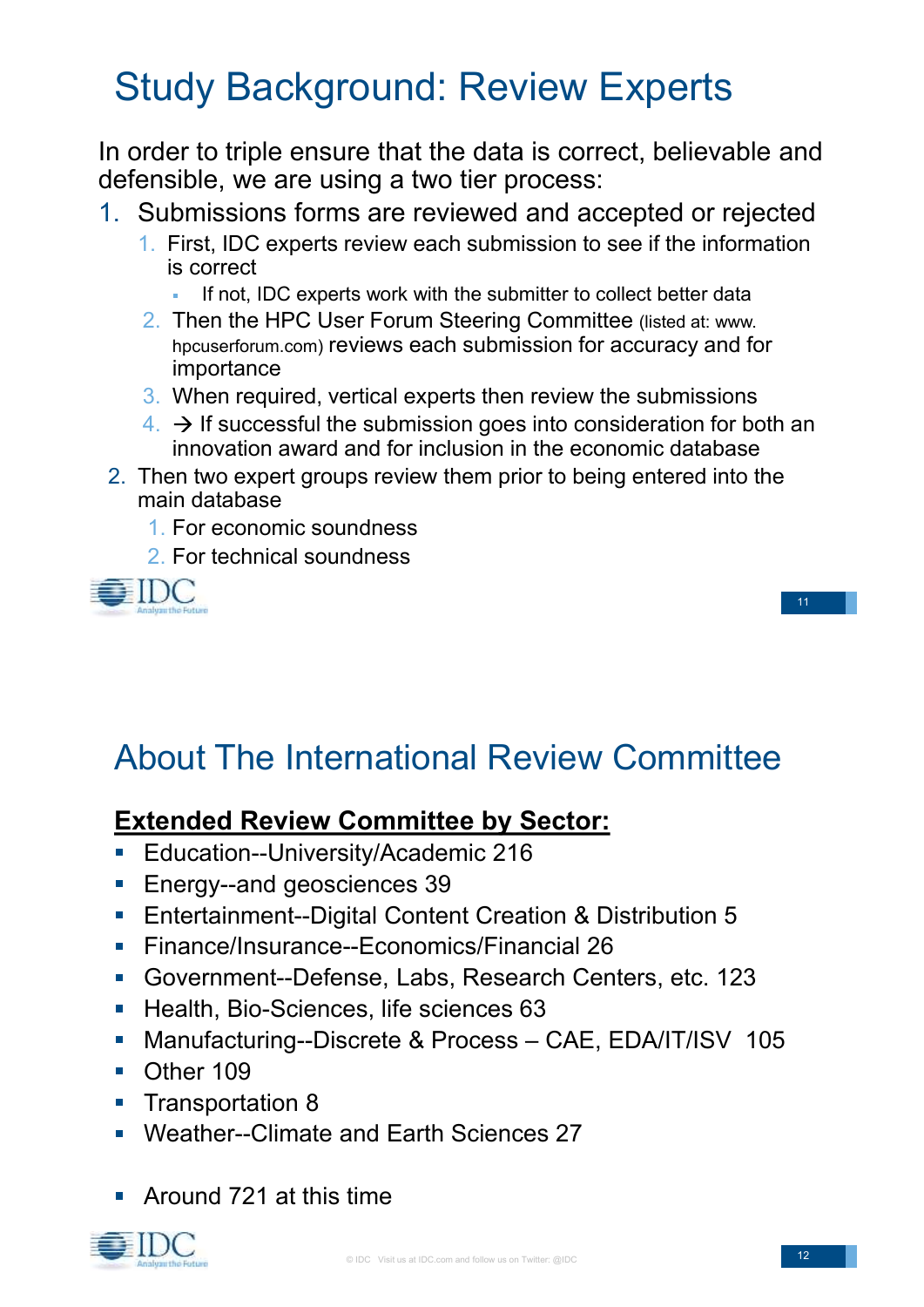### About The Japanese Review Committee

#### **Extended Review Committee by Sector:**

- Education--University/Academic = 32
- Weather--Climate and Earth Sciences = 11
- Material sciences, etc. = 11  $\mathbb{Z}^2$
- $\blacksquare$  Physics = 11
- Manufacturing -- CFD = 4  $\mathcal{L}_{\mathcal{A}}$
- Health, Bio-Sciences, life sciences = 3
- $\blacksquare$  Chemistry = 1
- Other international experts = 23



© IDC Visit us at IDC.com and follow us on Twitter: @IDC

# Additional Key Topics Studied

- The importance of having access to a K-like supercomputer to their research
- The importance of having access to the Post K-like supercomputer to their research
- **How their current research would be impacted if** they had to use regular clusters
- How their research would be impacted in 2020 if they had to use regular clusters
- **How the Post-K computer Could Help Their** Research
- The importance to Japan of having a world class Post-K computer



13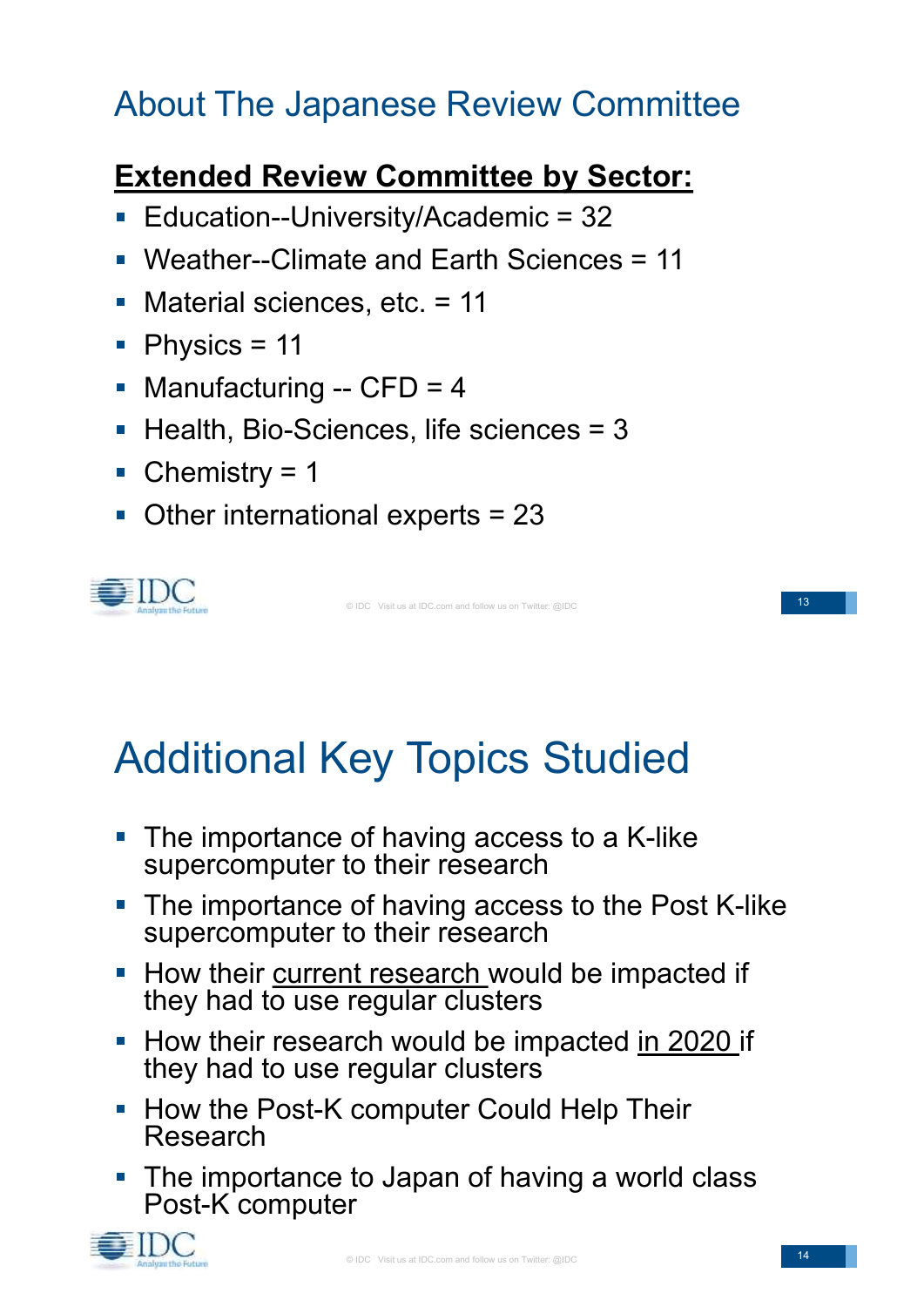



© IDC Visit us at IDC.com and follow us on Twitter: @IDC

15

# Brief Project Summary

International Data Corporation (IDC) has evaluated the return-on-investment (ROI) and the return-on-research (ROR) for K and Post-K computers.

- For Strategic Programs, Post-K priority issues, and research cases which have a press release
- A total of 21 different organizations and 48 different researchers were interviewed in Japan.
- Original 721 reviewers and 68 new Japanese reviewer confirmed 117 ROR and 29 ROI cases.

#### **K computer:**

- The total revenue return on the K computer was return at least 2.7 billion US dollars plus cost savings of 6.9 billion US dollars.
- Looking at the financial rate-of-returns, the K computer provides \$571 in revenues, and  $\overline{\phantom{a}}$ \$278 in cost savings for each dollar invested.
	- Cost saving ROI is much higher than that of the other flagship supercomputers around the world.
- ROR on the K computer's Strategic Programs for Innovative Research (SPIRE) generate  $\overline{\phantom{a}}$ extremely high innovation levels compared with other supercomputers in the world.
	- 50% priority use of SPIRE was very efficient to generate those high level innovations.
	- The ratios of priority use are smaller in other supercomputers.

#### **Post-K computer:**

- The projected revenue is an extremely strong \$5 billion plus cost savings of \$5 billion US.
	- Note that the actual return is much higher because this is only for the researchers that participated in this study. *And simple comparison of actual return are in principle impossible between future Post-K computer and present super computers like K computer.*
- The ROR on the Post-K computer also generate extremely high innovation levels × compared with other supercomputers in the world.
- ROI and ROR indicates Post-K computer stands out among leadership projects around the world because most other systems are used on many smaller projects than as done on the K computer.

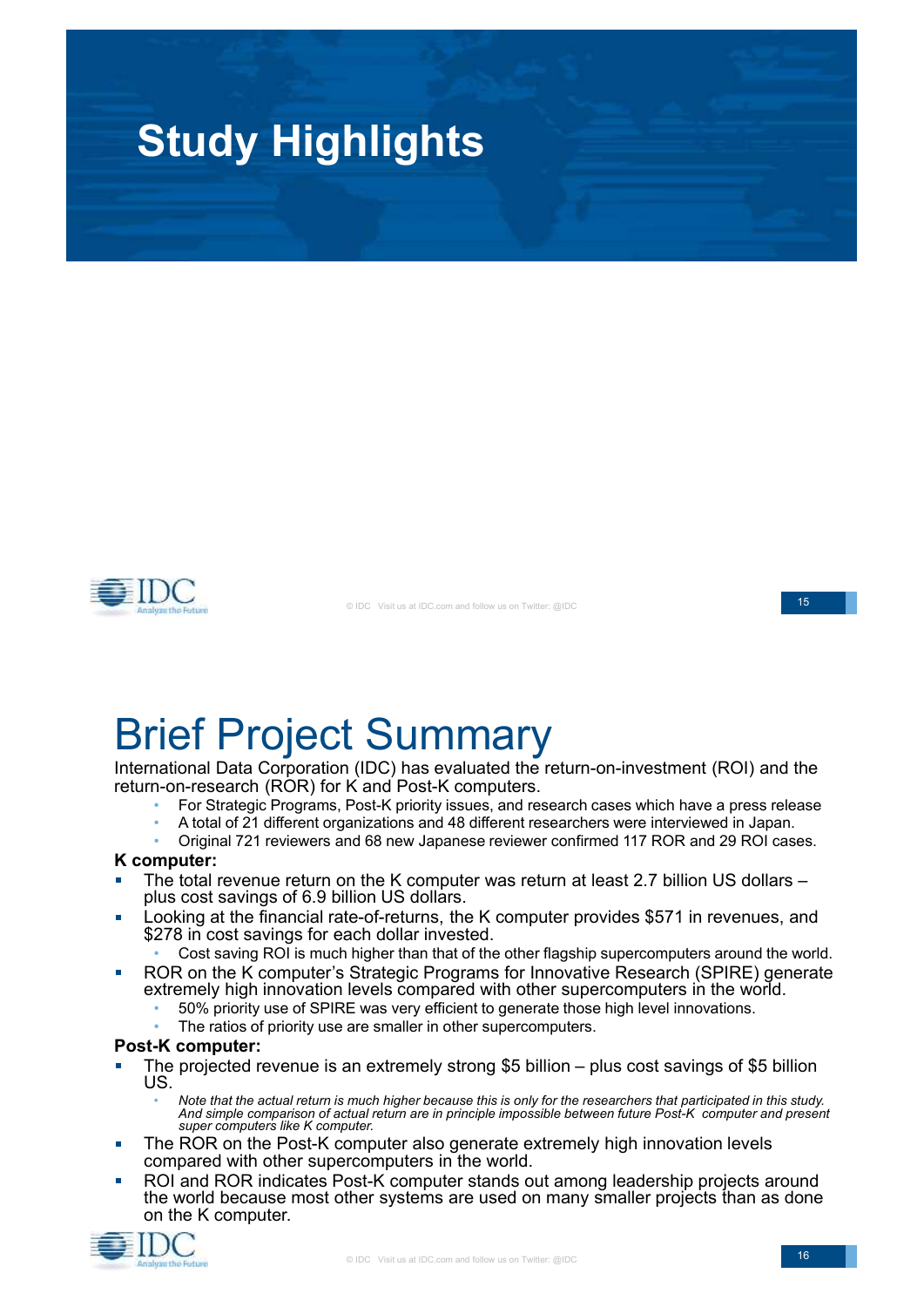# Success Stories

#### **Scientific Success Stories**

- The K computer has enabled multi-scale heart simulation from the protein level. This has contributed to basic medicine (elucidation of hypertrophic cardiomyopathy), and also demonstrates the effectiveness of the clinical application of a simulation model developed for heart surgery.
- The K computer enabled the simulation of the formation process of galaxies that  $\blacksquare$ requires very large-scale calculations.
- In order to simulate an entire virus with all atoms, it is necessary to deal with  $\overline{\phantom{a}}$ environments of over 10 million atoms, a capability available only on the K computer.
- Highly accurate molecular simulation became possible, and can applied to various  $\overline{\phantom{a}}$ proteins, enabling accurate biological response simulation. As a result, the mechanism of the drug resistance of non-small cell lung cancer treatment drugs has been elucidated.

#### **Industry Success Stories**

- The K computer has enabled advanced simulations to reduce by about 20 billion yen the combined cost for wind tunnel experiment per year, or about 1.8 billion yen per wind tunnel per year.
- With Post-K computer, Simulation that supports coupled analysis of multi-physics can  $\mathbf{m}$ shorten the process of commercialization, which is very important for the international competitiveness of the coal gasification furnace process.
- The Post-K computer is required for the simulation in the time scale of biological  $\blacksquare$ reactions in the millisecond level, a capability already achieved by the US.



© IDC Visit us at IDC.com and follow us on Twitter: @IDC

17



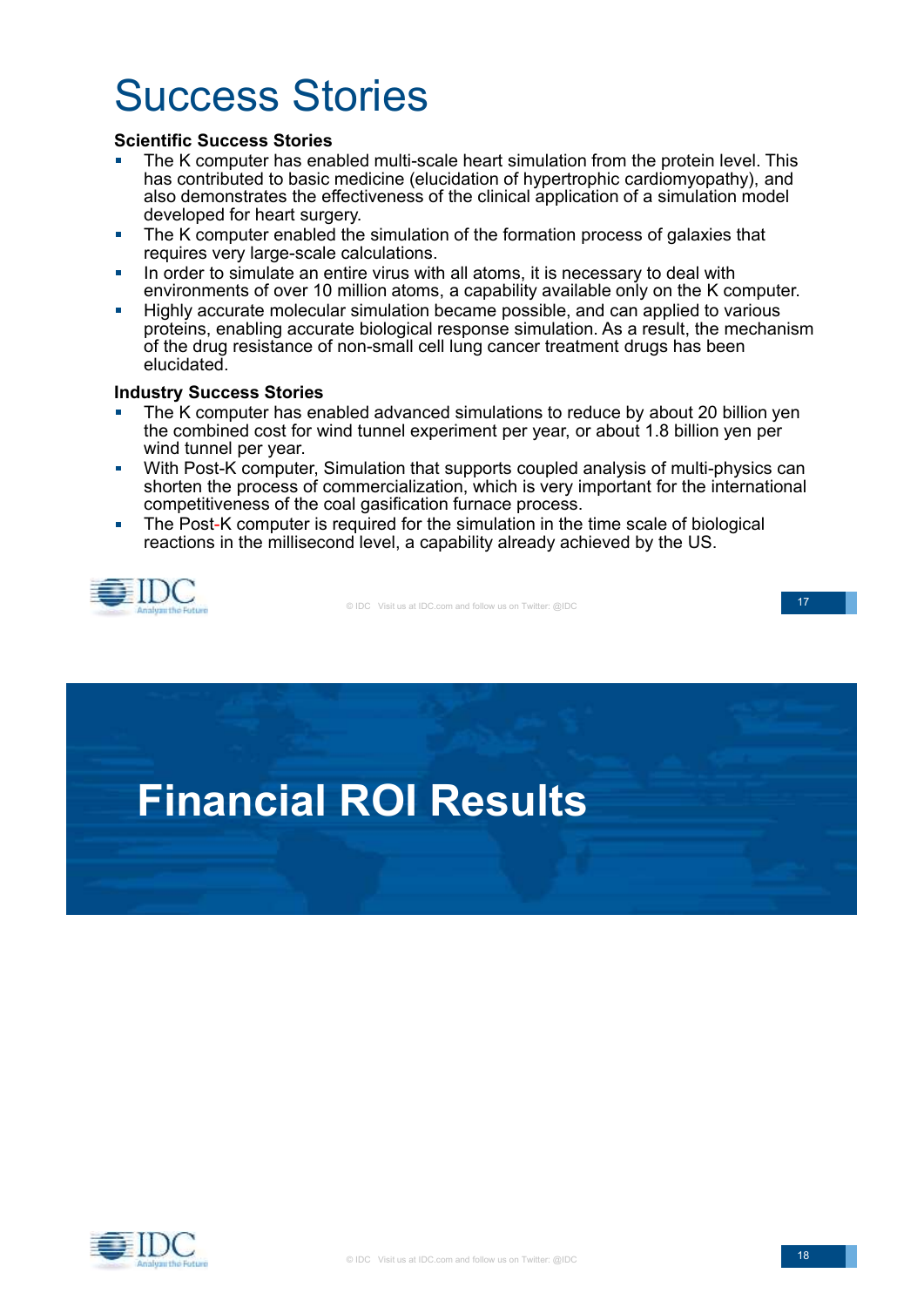# The Financial ROI Model

IDC created a macroeconomic model to measure the financial returns from investments in HPC:

- The model inputs are the costs to conduct the research on the computer
	- The overall guideline is that the inputs are the "Actual" or "Equivalent" costs for a researcher in their country, in their industry, in their organization.
		- For K and Post-K computer, Costs include e.g., research budget, labor cost, and equivalent charge of use (K computer :14.53JPY per node hour)
		- For International, Most academic and government sites, such as NSF and ORNL, will provide the HPC resources with free or very small amount of charge, like only the operational costs – power & cooling costs. Large companies like a bank, car company or oil company sometimes charges a full allocation of the hardware, software, power, building, etc. costs .

#### The model outputs include:  $\mathcal{L}_{\mathcal{A}}$

- Sales revenues and/or
- Cost savings
- The ROI calculation = outputs(returns) / inputs(costs)



© IDC Visit us at IDC.com and follow us on Twitter: @IDC

19

## The ROI and ROR Data Validation Process

#### **IDC adopted a multi-layered process that harnessed a broad range of HPC-related expertise from a number of different subject matter experts:**

- **Forms were reviewed by IDC experts to see if all of the** information was correct and the form met standards necessary to be considered for inclusion in the study.
- Accepted forms were then turned over to members of  $\mathbb{Z}^{\mathbb{Z}}$ the HPC User Forum Steering Committee (listed at: www. hpcuserforum.com) for review.
- **Submissions approved by the HPC Steering Committee** were considered for both an innovation award and for inclusion in the study's economic database.
- In the case of the Post-K system, we used estimates of  $\mathcal{L}_{\mathcal{A}}$ future results as opposed to actual results.

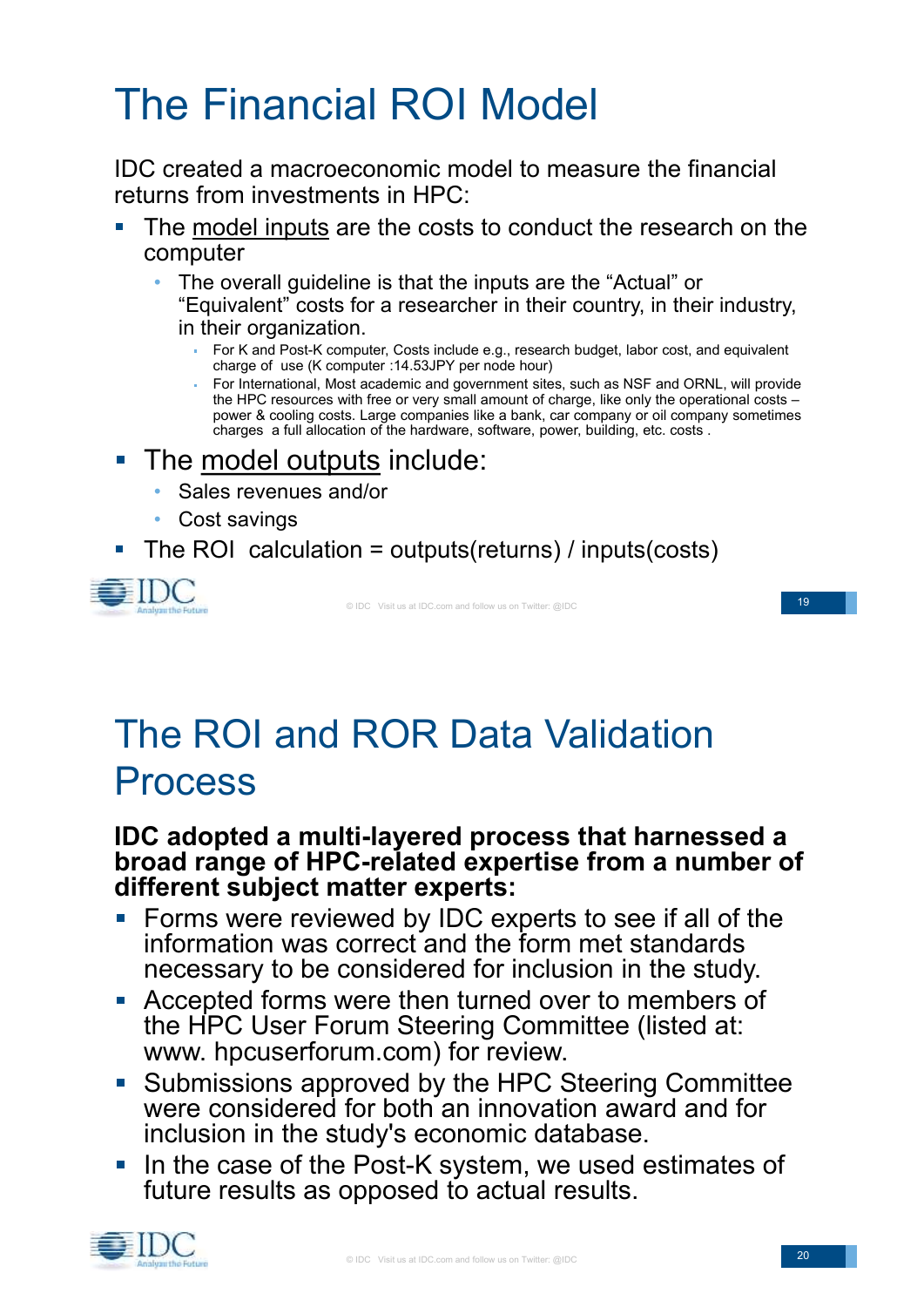## The K Computer Has Been a Major Financial Success

- **The combined total financial value of the K computer was an amazing \$9.6 billion US dollars (in revenues and cost savings) for the projects in this study.**
- **Looking at both the K and Post-K computers, the overall financial value exceeds \$19 billion US dollars, for the cases in this study.**
- **The overall financial return on investment averaged an extremely strong \$571 dollars in revenue per dollar invested in HPC (for the K computer).**
- *Note that the actual amounts are much higher, as this is only a subset of the projects on these systems.*



© IDC Visit us at IDC.com and follow us on Twitter: @IDC

21

## Financial Benefits From the K and the Post-K Computers

- As Table 1 shows, the cost savings were very impressive, at \$7 billion with the K computer.
- And \$5 billion planned for the Post-K computer.

| Table 1                                                                                                                                                                                                                                                                                                                                                                                                                                                                                                                |                   |                                                          |                             |                                                              |                                   |  |
|------------------------------------------------------------------------------------------------------------------------------------------------------------------------------------------------------------------------------------------------------------------------------------------------------------------------------------------------------------------------------------------------------------------------------------------------------------------------------------------------------------------------|-------------------|----------------------------------------------------------|-----------------------------|--------------------------------------------------------------|-----------------------------------|--|
| the company of the company of the company of the company of the company of the company of the company of the company of the company of the company of the company of the company of the company of the company of the company<br>mission and the contract of the contract of the contract of the contract of the contract of the contract of the<br>and the control of the control of the control of the control of the control of the control of the control of the<br>Summary of the Financial ROI from HPC in Japan |                   |                                                          |                             |                                                              |                                   |  |
|                                                                                                                                                                                                                                                                                                                                                                                                                                                                                                                        | Total<br>Revenues | ROI Average of<br>Revenue \$ per<br><b>HPC \$ Inputs</b> | <b>Total Cost</b><br>Saving | ROI Average of<br>Cost Saving \$ per<br><b>HPC \$ Inputs</b> | <b>Total Financial</b><br>Returns |  |
| Japan K computer                                                                                                                                                                                                                                                                                                                                                                                                                                                                                                       | \$2,690           | \$571                                                    | \$6,888                     | \$278                                                        | \$9,578                           |  |
| Post-K computer                                                                                                                                                                                                                                                                                                                                                                                                                                                                                                        | \$5,100           | \$398                                                    | \$4.950                     | \$234                                                        | \$10.050                          |  |
| Total                                                                                                                                                                                                                                                                                                                                                                                                                                                                                                                  | \$7.790           | \$423                                                    | \$11,838                    | \$251                                                        | \$19,628                          |  |

Source: IDC 2016

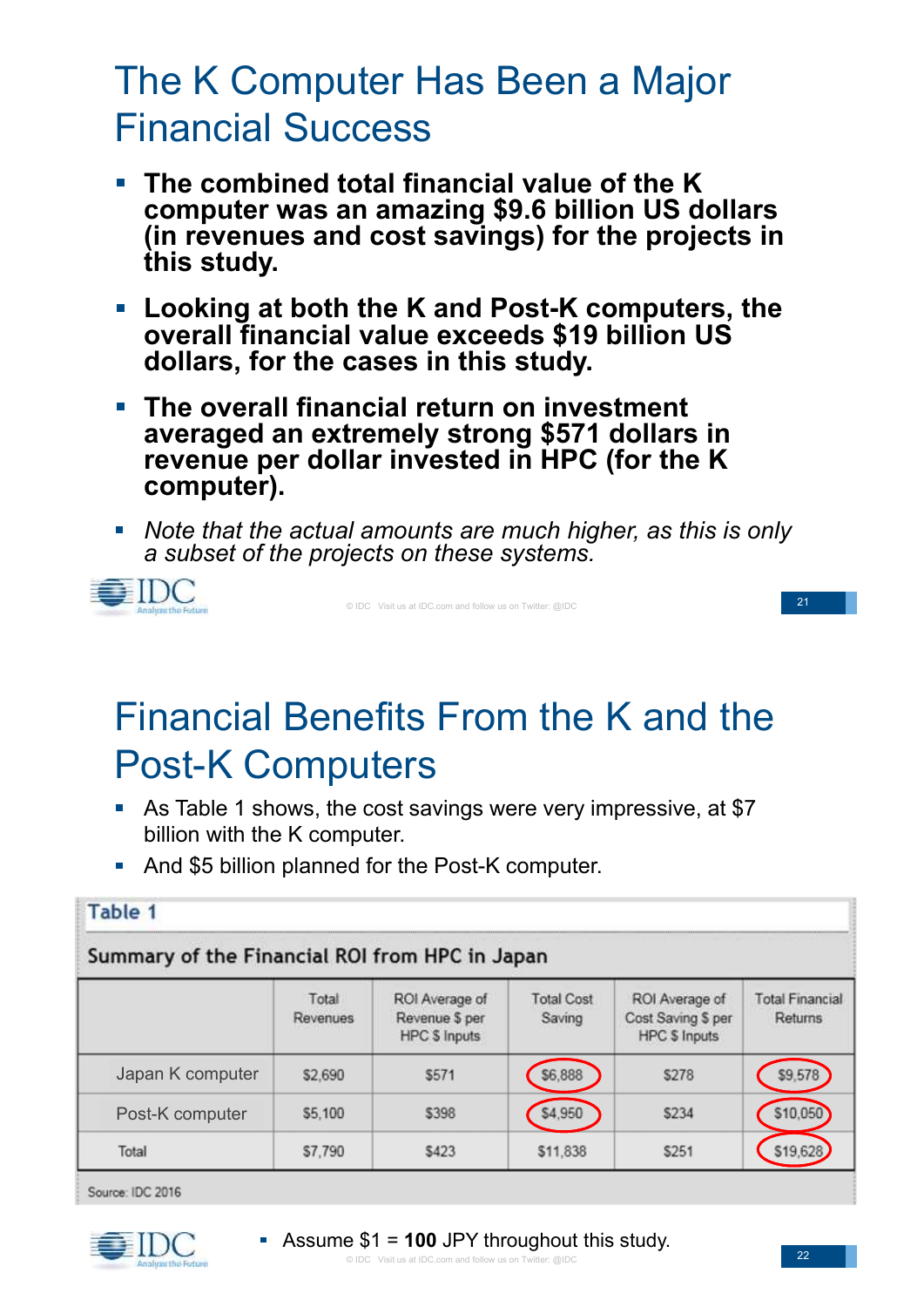# Revenue ROI Comparisons:

*Average Revenue Generated per \$1 HPC Investment*





Japan has seen strong revenues from the K and Post-K projects

© IDC Visit us at IDC.com and follow us on Twitter: @IDC

23

#### Cost Savings ROI: *Average Cost Savings per \$1 HPC Investment*



Source: IDC 2016

Japan leads the world in cost savings projects on the K and Post-K computers



disaster research and in highly important bio-medical research projects Driven by the focus on large nationally important projects in areas like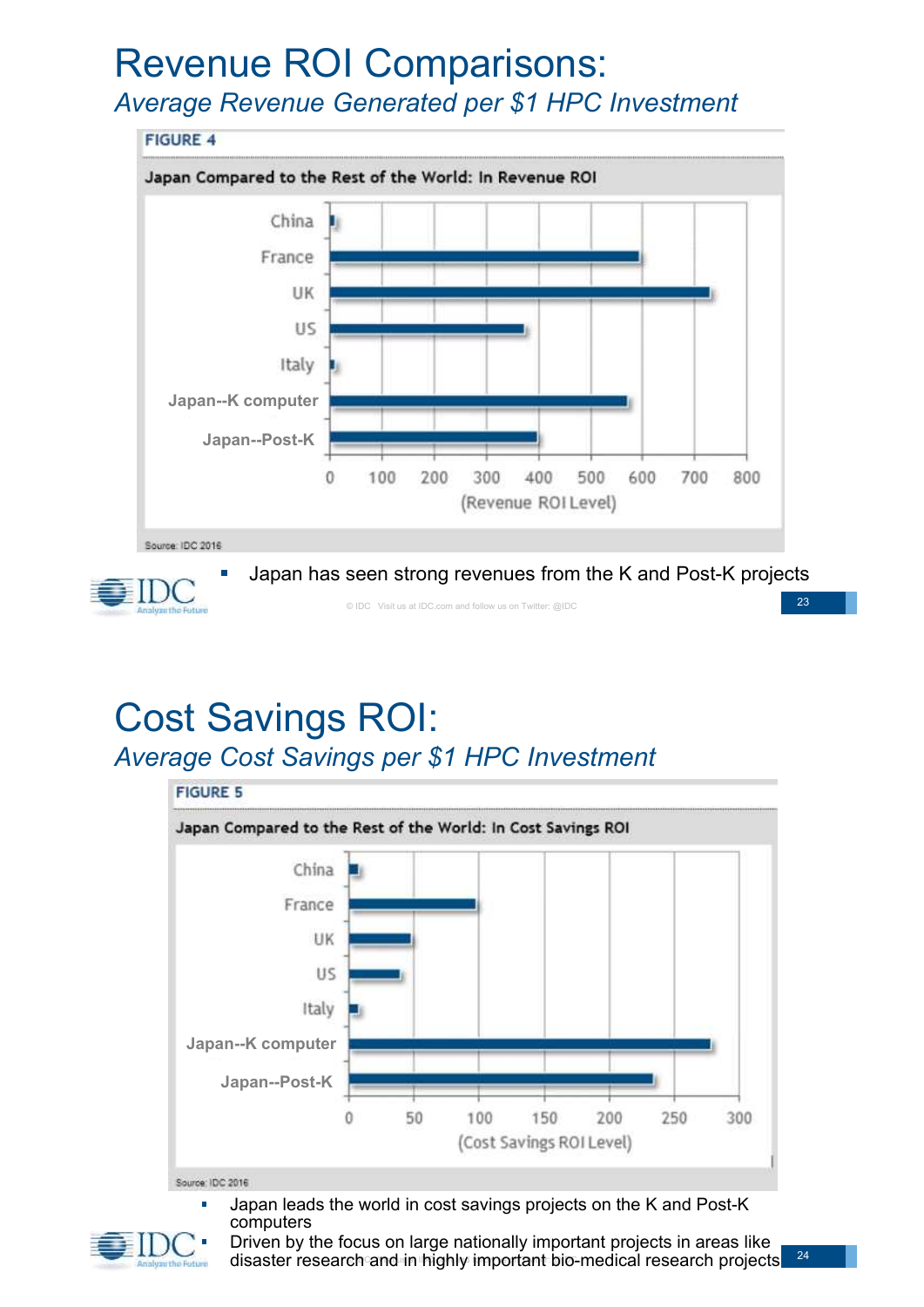



© IDC Visit us at IDC.com and follow us on Twitter: @IDC

#### 25

## The Innovation Return on Research (ROR) Metric Used in the Study

- **In order to properly quantify the overall impact of** leadership class supercomputers in Japan, IDC analysts used a rating system that measured both the *importance* and *impact* of each leadership class supercomputer-based innovation in the existing data set, plus all of the new Japanese innovations collected in this research study.
- **IDC developed this measurement method as part of** a successful 2013 global study for the U.S. Department of Energy.

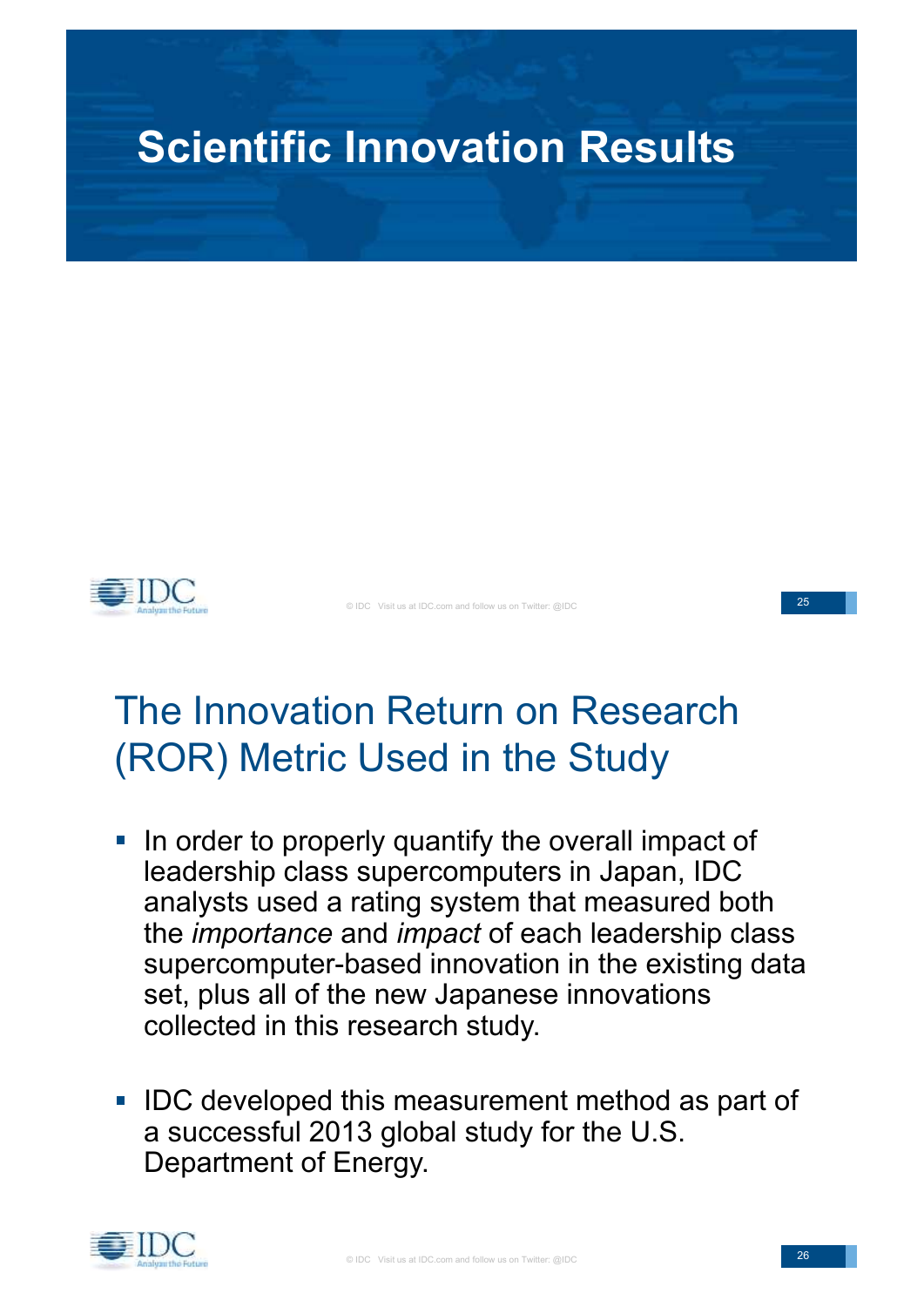## Basic And Applied Innovation Samples In This Study

| Number of Innovation Examples in the Study |                              |                            |                                   |  |  |
|--------------------------------------------|------------------------------|----------------------------|-----------------------------------|--|--|
| Country                                    | Count of Applied Innovations | Count of Basic Innovations | <b>Total Count of Innovations</b> |  |  |
| China                                      | 30                           | 41                         | 71                                |  |  |
| France                                     | 10                           | 1                          | 11                                |  |  |
| <b>UK</b>                                  | 20                           | 53                         | 73                                |  |  |
| <b>US</b>                                  | 70                           | 32                         | 102                               |  |  |
| Italy                                      | 6                            | $\Omega$                   | 6                                 |  |  |
| Japan K & Post-K                           | 49                           | 72                         | 121                               |  |  |
| Others                                     | 5                            | 4                          | 5                                 |  |  |
| Overall Total                              | 190                          | 203                        | 389                               |  |  |

Source: IDC 2016

Ì.



© IDC Visit us at IDC.com and follow us on Twitter: @IDC A few of Japan's samples are both basic and applied.

27

### Results: Innovation Ratings: Importance

Japan leads the world in the percentage of projects that are the top  $\mathcal{L}_{\mathcal{A}}$ in importance in each research field

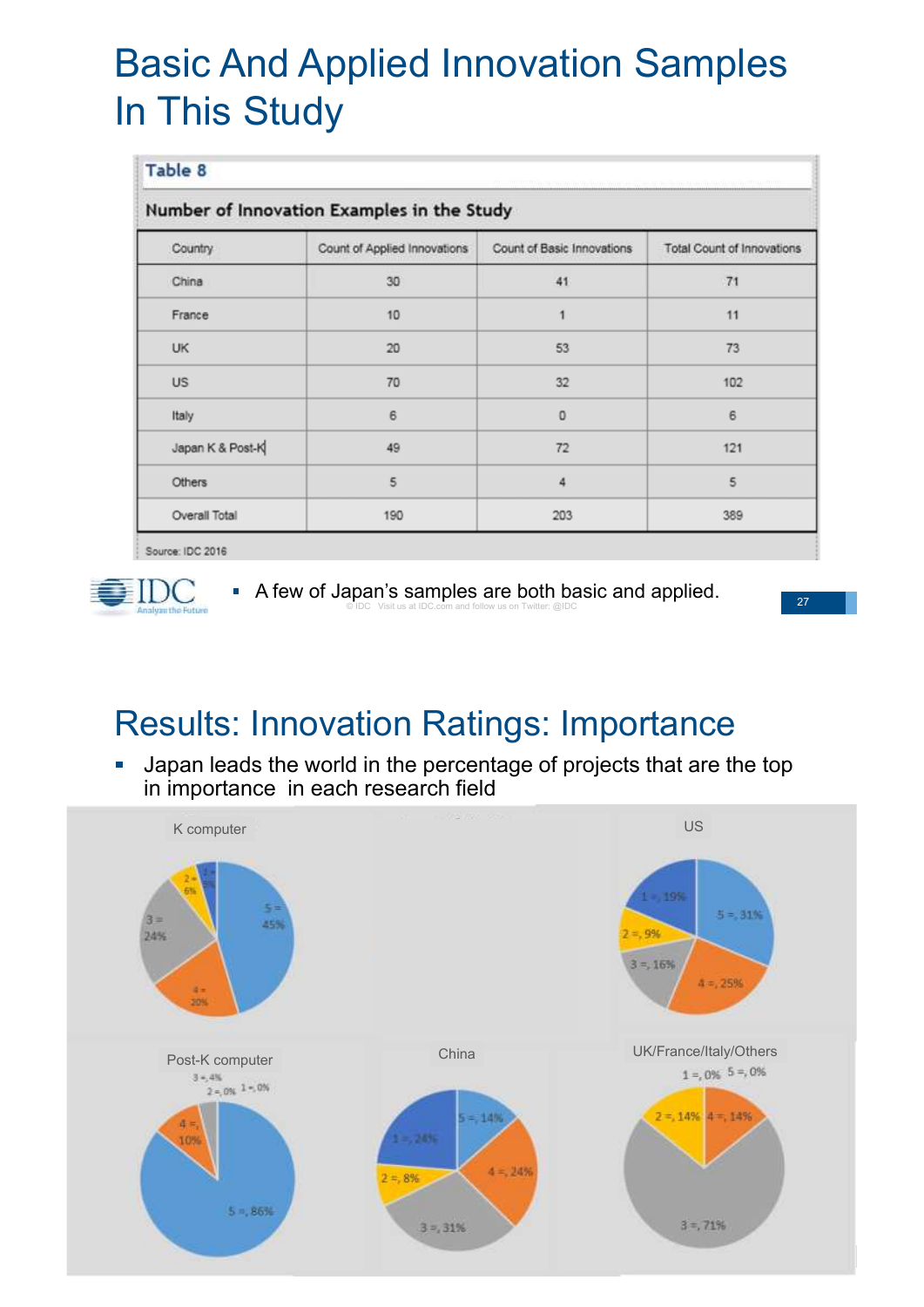#### Results: Innovation Ratings: Impact

Japan leads the world in the percentage of projects that are  $\overline{\phantom{a}}$ important to many organizations (combining the first two sets below)



#### Results: Innovation Ratings: Class Levels

Japan greatly leads the world in the percentage of projects that Ē. rated the highest on the innovation class scale

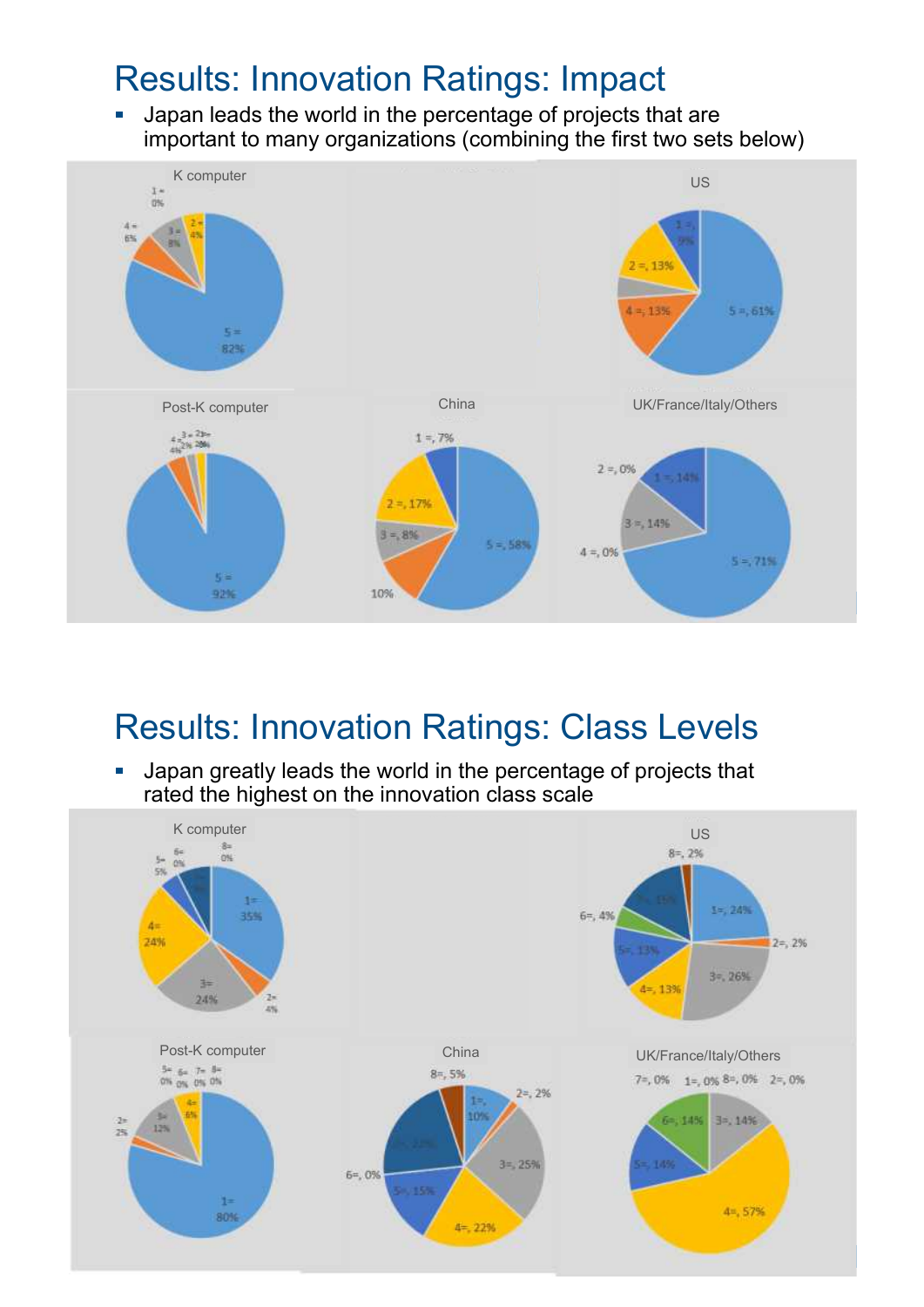## Scientific Innovation Returns From the K Computer

**Japan leads other countries in the ratio of innovations of the top class level:**

- A much higher percentage of the Japanese innovations qualified in category 5, as one of the top 2 to 3 innovations of the last decade.
- A far greater percentage of the Japanese innovation cases qualified as "useful to Ħ over 50 organizations" than the other cases.
- Using the IDC innovation class ratings, Japan has a higher ratio of Class 1 É innovations compared to the US, China and major European countries.
- IDC analyzed the reasons why the ROR of the Post-K is particularly  $\Box$ high:
	- The K and Post-K computers are targeted at solving very important and Challenging problems.
	- The project is designed to provide leadership capabilities to researchers -- as a unified project with hardware development, system development, and research utilization in order to continuously advance the computational science technology developed in K computer towards the Post-K computer.



© IDC Visit us at IDC.com and follow us on Twitter: @IDC

31



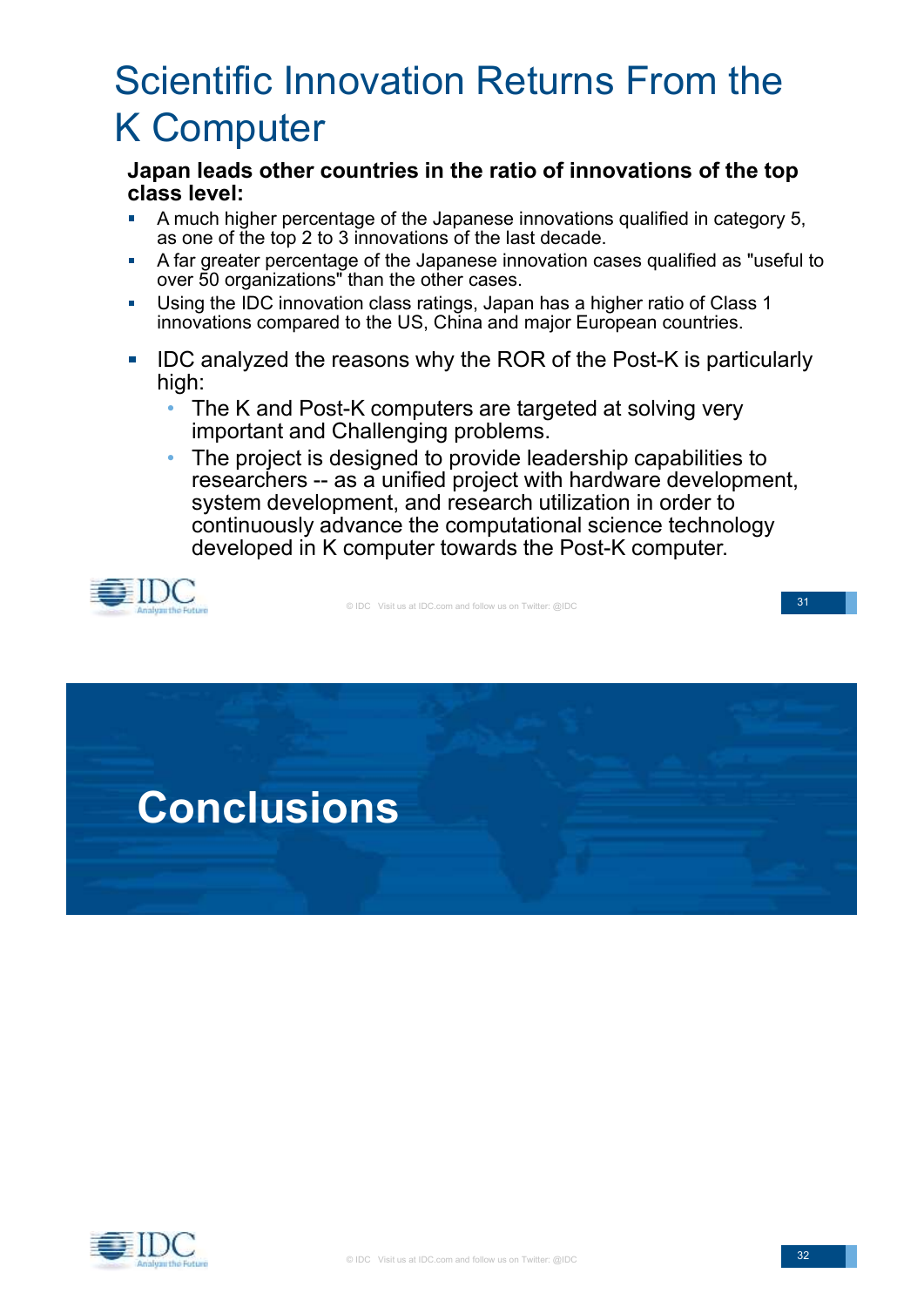## The K Computer Has Been a Major Scientific Success

- **This study confirmed that many Japanese researchers** have benefitted greatly from using the K computer and are ready to advance their work and tackle even more challenging problems on a more powerful Post-K computer.
- We are firmly convinced that developing a more powerful successor to the K computer is well worth the investment.
- The K computer has demonstrated that leadership-class supercomputers can produce returns far in excess of the amounts needed to fund them—and confirms that without competitive leadership-class computers, considerable scientific competitiveness would be lost.



© IDC Visit us at IDC.com and follow us on Twitter: @IDC

33

## Impact on Japanese Researchers of Not Having Post-K Computer

- Almost all surveyed HPC experts involved with the K computer were emphatic that a transition back to the use of regular clusters would deeply harm, and in some cases shut down, their current research activities.
	- Many stated that they would have to abandon their current efforts because the jobs that are now critical to their research agendas would take too long, be too complex, or have too much data to execute effectively in a regular cluster or cloud environment.
- Researchers stressed that such a transition would cause a loss of capability vis-a-vis foreign counterpart research efforts.

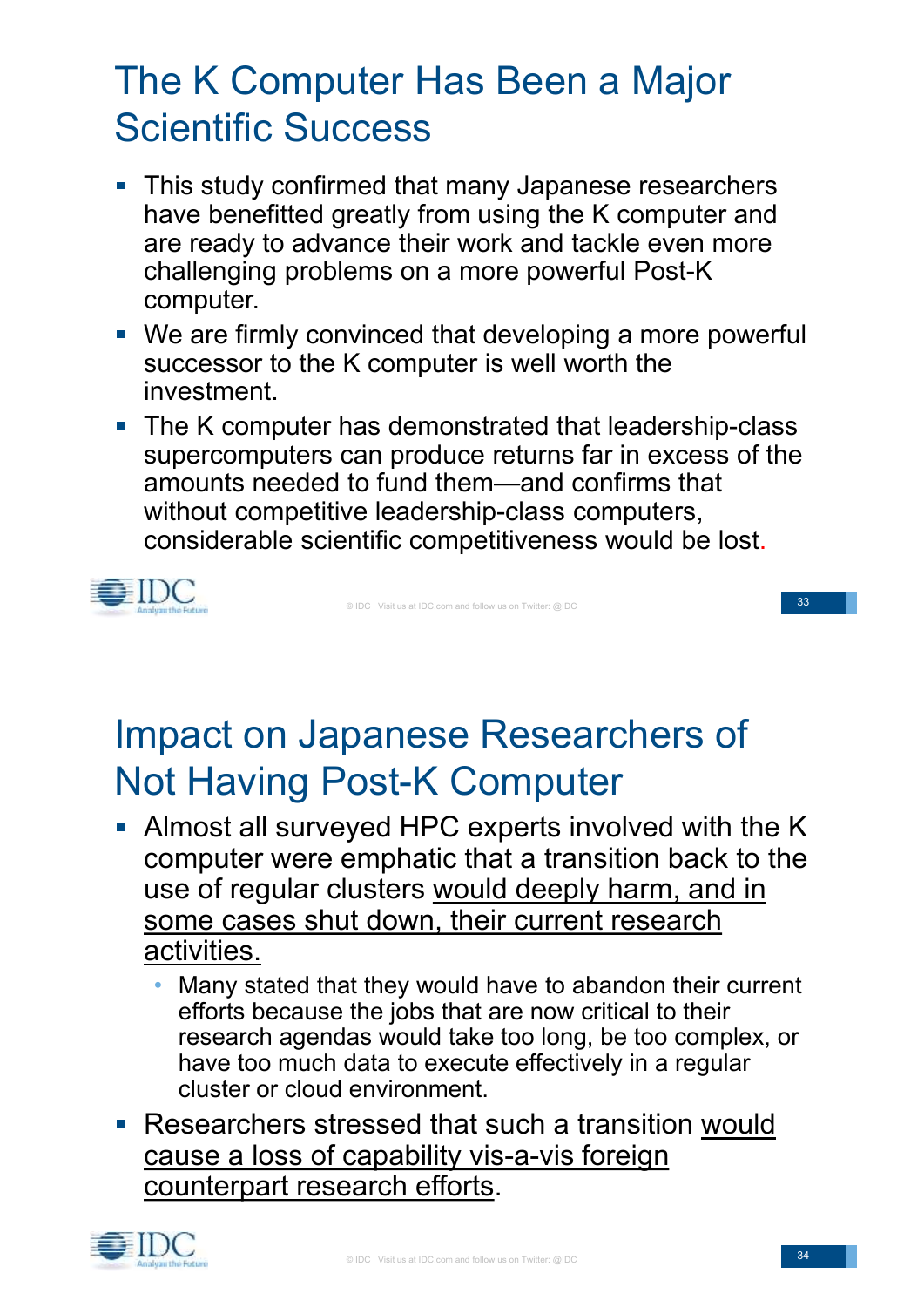#### How Post-K Computer Stands Out Among Leadership Projects Around the World

- The results of this study shows how Japan is much better at getting value from its largest supercomputers when compared to the rest of the world.
- **Where innovation is concerned, Japan also** greatly outranks most other countries.
	- A much higher percentage of the Japanese innovations qualified as Class 1 innovations.
	- Using the IDC innovation class ratings, Japan has over 8 times as many class 1 innovations compared to China.



© IDC Visit us at IDC.com and follow us on Twitter: @IDC

35

## **Questions?**



**ejoseph@idc.com sconway@idc.com bsorensen@idc.com kmonroe@idc.com**

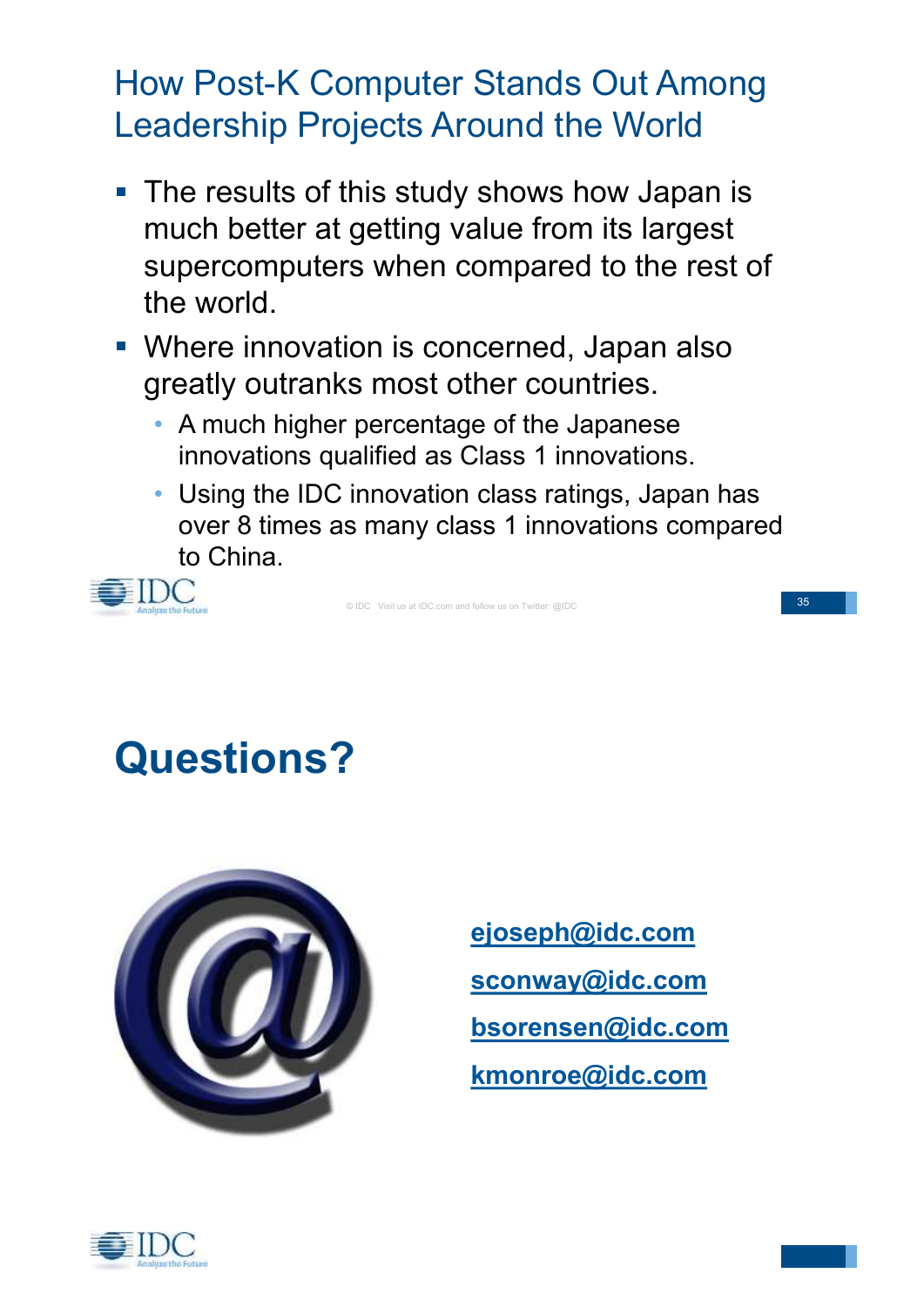



© IDC Visit us at IDC.com and follow us on Twitter: @IDC

#### 37

## The Innovation Scales Used In The Surveys

#### **The IMPORTANCE this innovation compared to all other innovations in this field over the last ten years:**

- 5. One of the top 2 to 3 innovations in the last decade  $\overline{\mathbb{R}}$
- 4. One of the top 5 innovations in the last decade
- 3. One of the top 10 innovations in the last decade
- 2. One of the top 25 innovations in the last decade  $\mathbb{Z}$
- 1. One of the top 50 innovations in the last decade

#### **The IMPACT of this innovation to multiple organizations:**

- 5. An innovation that is useful to over 10 organizations
- 4. An innovation that is useful to 6 to 10 organizations
- 3. An innovation useful to 2 to 5 organizations
- 2. An innovation only useful to 1 organization
- 1. An innovation that is recognized ONLY by experts in the field

#### *These were then combined to create a innovation "Class" scale (shown on the next slide)*

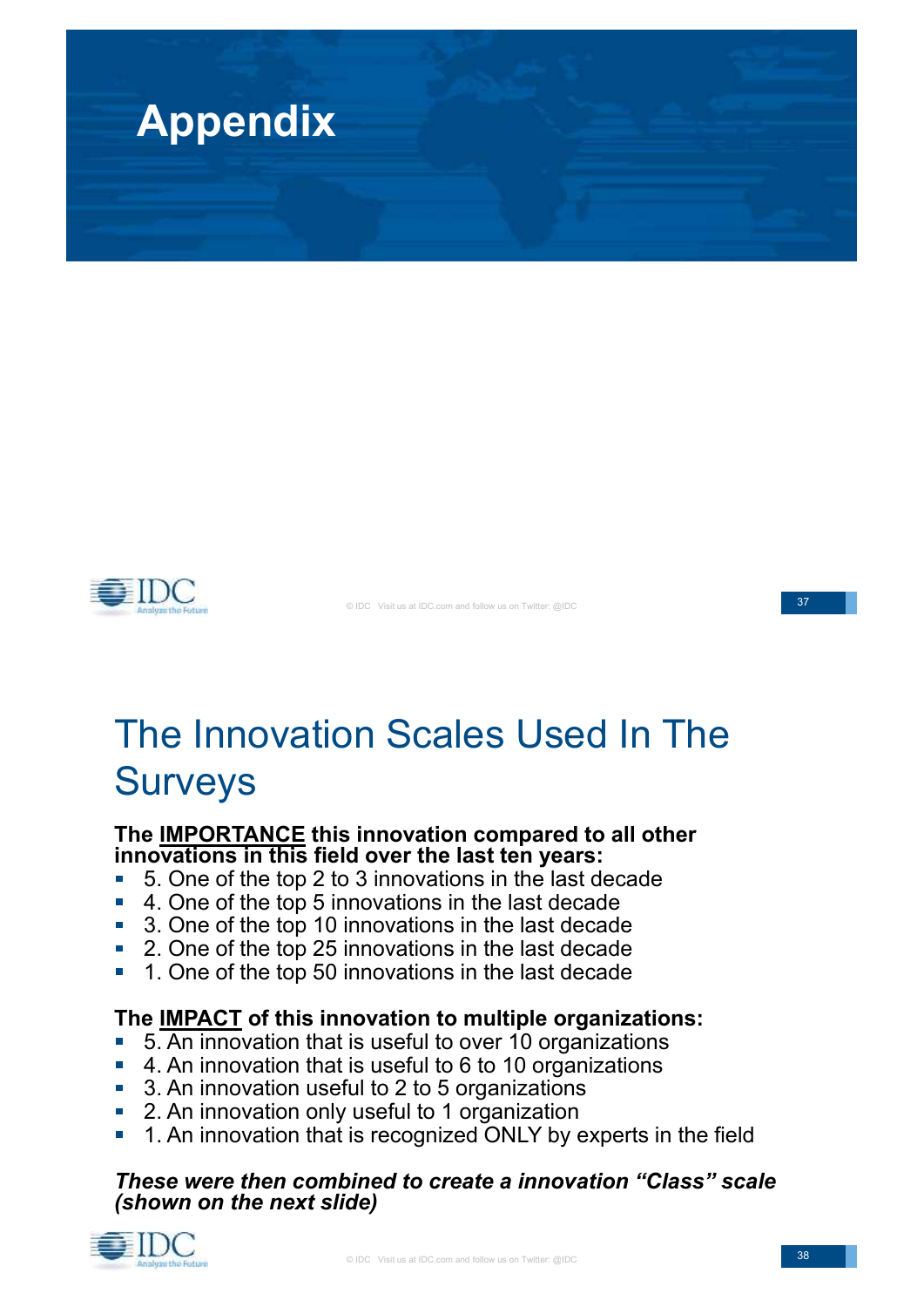# The Innovation CLASS Scale Used

| Class 1 innovations – One of the top 2-3 innovations in a field over the last<br>ten years PLUS useful to over 10 organizations   |
|-----------------------------------------------------------------------------------------------------------------------------------|
| Class 2 innovations -- One of the top 5 innovations in a field over the last ten<br>years PLUS useful to over 10 organizations    |
| Class 3 innovations – One of the top 5 innovations in a field over the last ten<br>years PLUS useful to at least 5 organizations  |
| Class 4 innovations – One of the top 10 innovations in a field over the last ten<br>years PLUS useful to at least 5 organizations |
| Class 5 innovations – One of the top 25 innovations in a field over the last ten<br>years PLUS useful to at over 10 organizations |
| Class 6 innovations – One of the top 25 innovations in a field over the last ten<br>years PLUS useful to at least 2 organizations |
| Class 7 innovations – One of the top 50 innovations in a field over the last ten<br>years PLUS useful to at least 2 organizations |
| Class 8 innovations $-$ The rest of the innovations in the study                                                                  |



© IDC Visit us at IDC.com and follow us on Twitter: @IDC

39

## HPC USER FORUM **Steering Committee**

**Paul Muzio** Chairman, City University of New York

**Rupak Biswas** NASA Ames Vice Chairman

**Earl Joseph** IDC, Executive Director

**Vijay Agarwala** Virginia Tech.

**Swamy Akasapu** General Motors

**Alex Akkerman** Ford Motor Company

**C. Scot Atkins** Industry Expert - Advanced Analytics/Dense Supercomputing

**Doug Ball** The Boeing Company

**Jeff Broughton** NERSC/Lawrence Berkeley National Lab

**Paul Buerger** Avetec

**Clayton Chandler** Credit Suisse Group AG

**Sharan Kalwani** Fermilab

**Chris Catherasoo** California Institute of Technology

**Simon Burbidge** Imperial College London

**Jack Collins** National Cancer Institute

**Steve Conway** IDC Research Vice President

**Steve Finn** Emagine IT

**Merle Giles** NCSA/University of Illinois

**Keith Gray** BP

**Arno Kolster** PayPal

**Doug Kothe** Oak Ridge National Laboratory

**Jysoo Lee KAUST** 

David Martin **Argonne National Laboratory**

Michael Resch **HLRS, University of Stuttgart**

**Ryan Quick** PayPal

**Stephane Requena GENCI** 

**Vince Scarafino** Industry Expert

**Suzy Tichenor** Oak Ridge National Laboratory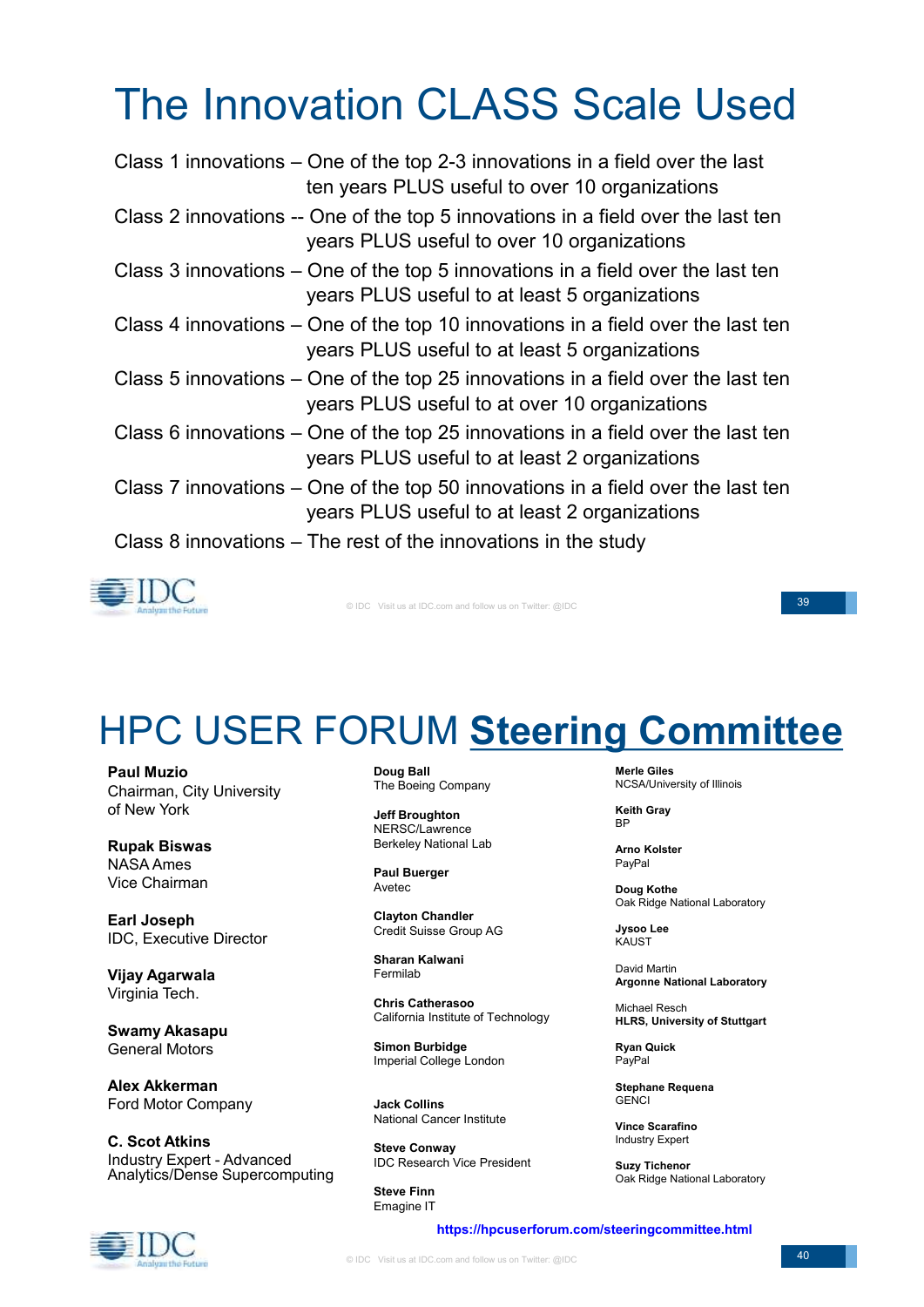## Research Areas of the Survey **Participants**

| Research Areas of the Survey Respondents         |        |                      |  |  |
|--------------------------------------------------|--------|----------------------|--|--|
| Research Areas                                   | Number | Percentage of Sample |  |  |
| General Science Areas                            | 35     | 33.0%                |  |  |
| Manufacturing/Automotive/CFD/Design Optimization | 21     | 19.8%                |  |  |
| Molecular Dynamics/Science/Engineering           | 13     | 12.3%                |  |  |
| Biology, Precision Medicine, Life Sciences       | 12     | 11.3%                |  |  |
| Tools & Library                                  | 10     | 9.4%                 |  |  |
| Weather Research & Climate                       | 10     | 9.4%                 |  |  |
| Astrophysics, Astronomy, Precision Cosmology     | 5      | 4.7%                 |  |  |
| Total                                            | 106    | 100.0%               |  |  |

Source: IDC 2016



© IDC Visit us at IDC.com and follow us on Twitter: @IDC

41

## Planned Areas of Research on the Post-K Computer

Japanese researchers surveyed for this study have high expectations for a new Post-K class supercomputer that spans a wide range of scientific disciplines, academic areas and industrial applications.

Areas of noted interest included but were not limited to:

- Energy issues, including solar cells, batteries, and coal gasifier furnaces,
- Materials studies including high temperature superconductors
- Earth studies including magnetic field and global climate modeling
- Astrophysics including the coalescence of supernova explosions and neutron star binary star models in both long-term and high resolution
- Medical studies including multiphysics heart simulation, cancer drugs, precision medicine,
- Simulation techniques including quantum Monte Carlo techniques, molecular dynamics simulation, fluid dynamics for aircraft simulation, and social simulation.

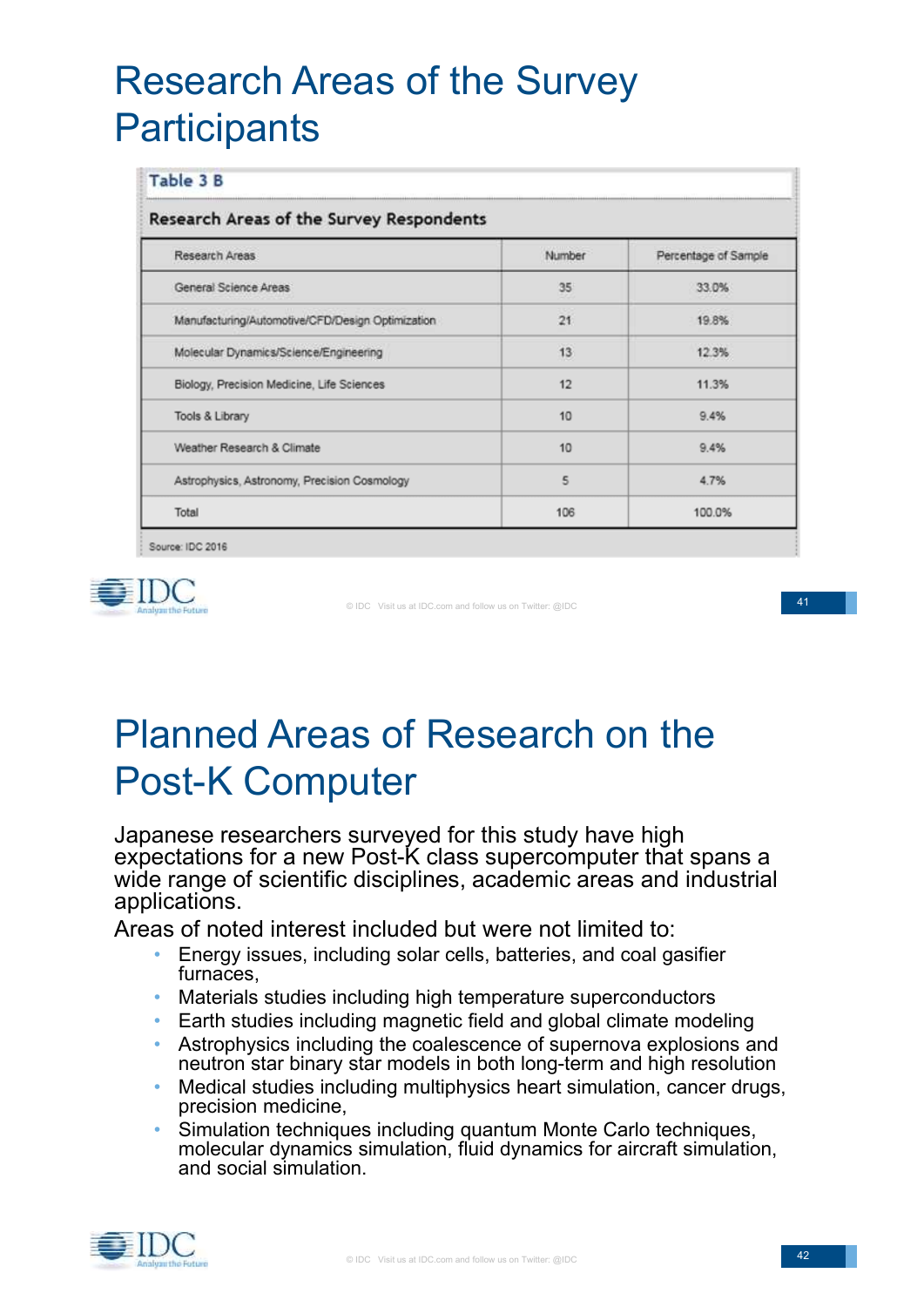## Japan's Advantages In The Exascale **Race**

- **A long history of developing and using highly** innovative, leadership-class supercomputers in a wide variety of scientific and industrial domains
- Strong, mature HPC vendor and user communities
- Holistic skills that span hardware, system  $\mathbb{R}^3$ software, applications software, storage, and technical support.



© IDC Visit us at IDC.com and follow us on Twitter: @IDC

43

## Example Post-K Computer Projects:

- $\overline{a}$ Application of the tailor-made medical care with heart simulator
- Applied to the development of the fuel cell of the functional analysis approach in the composite material
- Building materials database
- Continue to develop RSDFT software for The scale, precision and time axes.  $\mathbf{r}$
- Control of solar cells of non-equilibrium state
- Control of the topological insulator
- Development of battery simulator
- Development of Coal Gasifier Furnace Simulation software
- Development of MACE (Multi-scale Ab initio scheme for Correlated Electrons) software
- Development of Next Generation of Multi-Scale Multi-Physics Heart Simulator
- Development of photosynthesis simulator
- $\mathbf{r}$ Development of innovative drug discovery
- $\overline{\mathbf{r}}$ Elucidation of the drug-resistant mechanism of the non-small cell lung cancer therapeutic drug
- Elucidation of the nanowire properties and boundary surface structure
- à. Establishment of material design approach
- High accuracy of the data assimilation of the global model
- High temperature superconductors simulation of copper oxide
- $\overline{\mathbf{r}}$ Precision medicine. Such as the development of biomarkers and companion reagents.
- Improve Functionality of MODYLAS
- Improvement of the quantum Monte Carlo method program
- $\mathbf{r}$ Calculation of the force acting between elementary particles.
- Molecular dynamics calculations in the high-temperature and high-pressure
- NTChem continued development
- Social Simulation
- The development of multi-scale thermoplastic CFRP molding simulator
- The development of traffic-related simulator
- The design and operational techniques of aircraft to develop the FF-VHC-COMP for high-speed fluid.
- $\blacksquare$ Magnetic field simulation
- Transition temperature change simulation
- A six-dimensional simulation with good accuracy